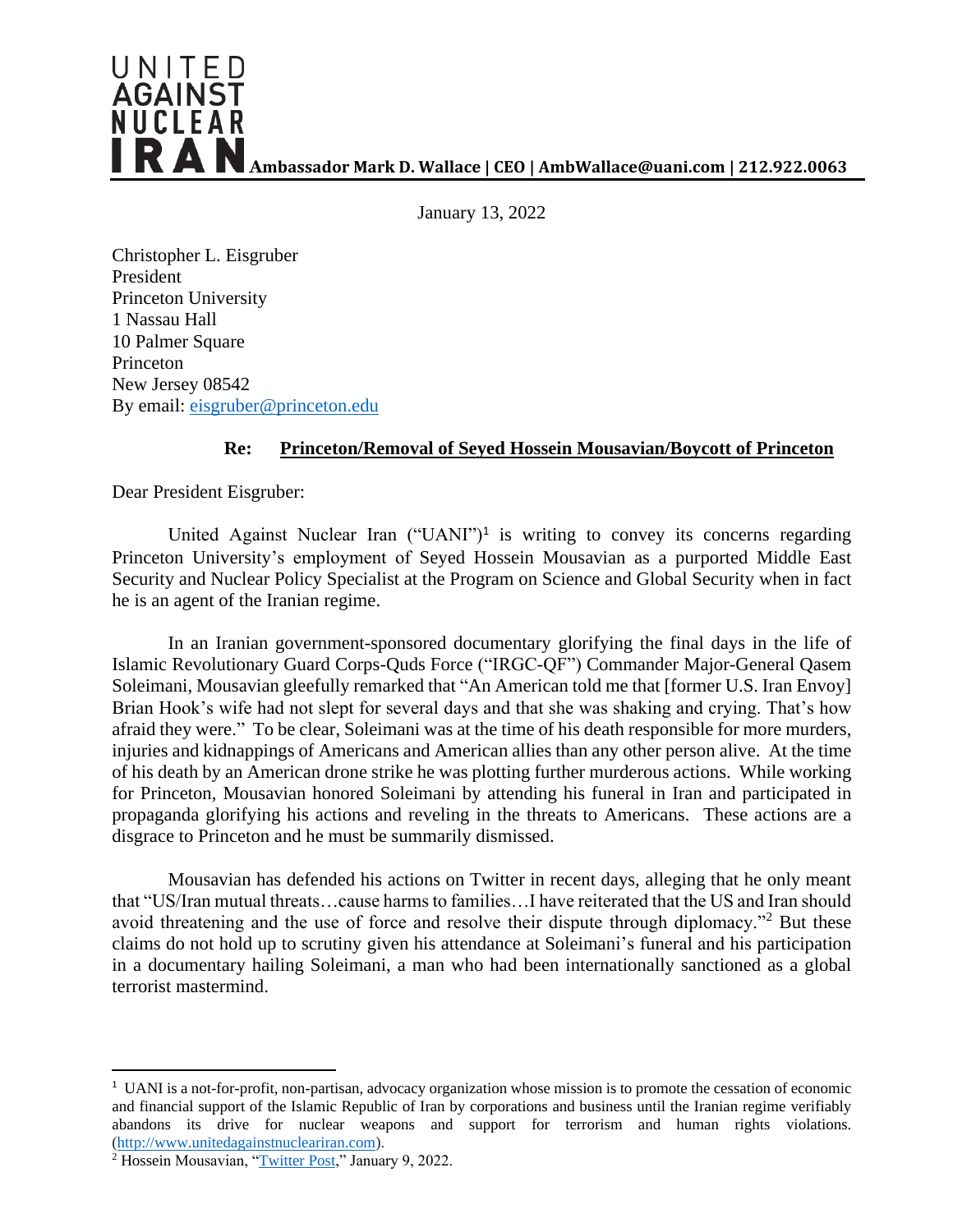

January 13, 2022 Page 2

Given his history of actions on behalf of Iran's murderous regime, Mousavian should never have been employed by Princeton in the first place. Please therefore explain why Princeton University has employed and continues to employ this man. As you know, Mousavian has served the Iranian regime in a variety of capacities, including as head of the Foreign Policy Committee of its Supreme National Security Council and a member of its nuclear negotiating team during the Khatami administration. From 1990 to 1997 he served as ambassador to Germany, during which time Iran carried out several assassinations, including of Iranian Kurdish dissidents on German soil. According to some accounts, a Berlin court found that Iran's embassy in Bonn "served as the headquarters for the terrorists involved<sup>33</sup> and that Hezbollah—a U.S.-designated foreign terrorist organization—spearheaded the attack cell at the direction of the Iranian government.<sup>4</sup> As you are surely aware, after the verdict, Germany announced that it decided to expel four Iranian diplomatic staff, saying "the participation of Iranian state agencies, as found in the court verdict, represents a flagrant violation of international law."<sup>5</sup> Germany also reportedly demanded that Mousavian be recalled back to Tehran, after concluding that the 1992 assassinations were ordered by a special committee headed by Supreme Leader Ayatollah Ali Khamenei. After the murders, Mousavian made the following absurd and offensive claim: "I repeat the words of our Majles leader from last week. 'The murders in Berlin are undoubtedly the work of the Americans, and will not rest until the killers of the Kurdish leaders have been brought to justice."<sup>6</sup>



*Scene in the Mykonos Restaurant in Berlin after the 1992 assassinations*

<sup>&</sup>lt;sup>3</sup> Jerusalem Post, "Iranian-Americans: [Investigate Princeton prof. for crimes against humanity,](https://www.jpost.com/diaspora/antisemitism/iranian-americans-investigate-princeton-prof-for-crimes-against-humanity-612951)" January 4, 2020.

<sup>&</sup>lt;sup>4</sup> West Point Combating Terrorism Center, ["Iran's Deadly Diplomats,](https://ctc.usma.edu/irans-deadly-diplomats/)" August 2018.

<sup>5</sup> CNN, ["German court implicates Iran leaders in '92 killings,](http://edition.cnn.com/WORLD/9704/10/germany.iran/)" April 10, 1997.

<sup>6</sup> Hakakian, Roya, ["Assassins of the Turquoise Palace,](https://www.google.com/books/edition/Assassins_of_the_Turquoise_Palace/I5zmbMR2FTAC?hl=en&gbpv=1&bsq=americans)" 2011.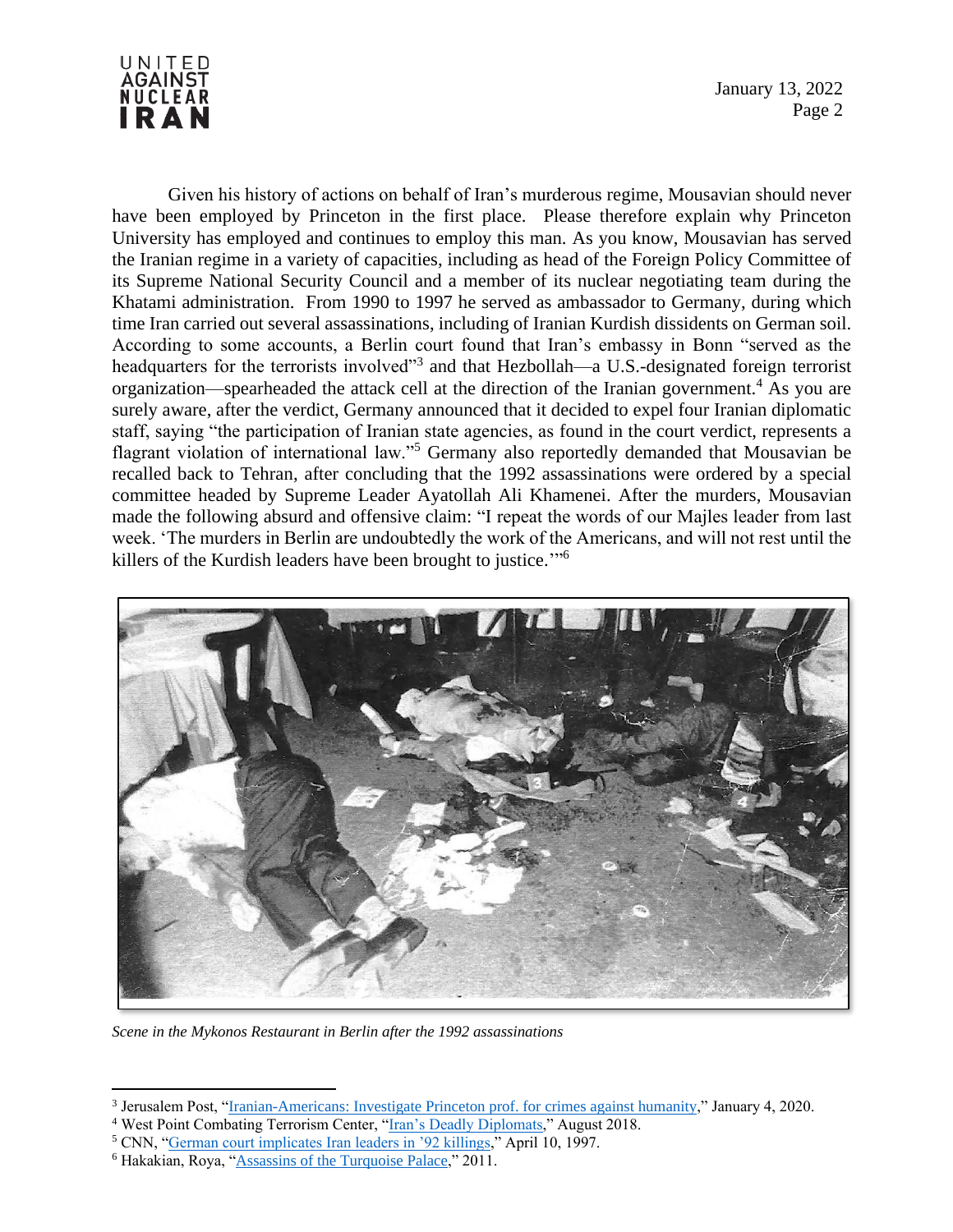

The Mykonos assassinations were only one such murderous Iranian operation that took place during Mousavian's tenure as Iran's ambassador to Germany. In 1991, German intelligence intercepted a telephone call in which Kazem Darabi, who was linked to the IRGC and Hezbollah, was directed by someone at the Iranian Cultural Center in Cologne to recruit "Arab friends" from around Germany to assault members of the Iranian opposition at the Iran Cultural Festival in Dusseldorf. Later, Iranian dissident artist Fereydoun Farrokhzad was also brutally stabbed to death in Germany.<sup>7</sup> According to a recent study by Radio Free Europe, Morteza Gholami, an Iranian intelligence officer who was stationed at Iran's Embassy in Bonn where Mousavian was ambassador, met with Farrokhzad before he was killed and "threatened to kill [him] if he would not collaborate with the regime."<sup>8</sup> Morteza Rahmani Movahed, who was the first secretary at the Iranian Embassy in Bonn, also reportedly threatened to kill Farrokhzad if he did not work with Tehran before he was killed.

In a 2016 interview, Iran's then Foreign Minister Javad Zarif affirmed that Mousavian is "completely tied to the regime and the country…and he has worked, and is currently working hard, [for it]."<sup>9</sup> These connections and this record are deeply troubling.

The threat of Iranian attacks on Americans in the United States and abroad is real. According to the U.S. intelligence community's 2021 Worldwide Threat Assessment, it assesses that "Iran remains interested in developing networks inside the United States—an objective it has pursued for more than a decade."<sup>10</sup> Just this month, the current Commander of the IRGC-QF Esmail Ghaani threatened such attacks inside the United States.<sup>11</sup> As you also know, the U.S. Justice Department recently indicted an Iranian intelligence network for attempting to kidnap the Iranian-American dissident, Masih Alinejad, on U.S. soil.<sup>12</sup> Just this month, U.S. National Security Advisor Jake Sullivan unsurprisingly released a statement condemning Iranian threats and provocations against U.S. citizens.<sup>13</sup>

It is therefore frankly scandalous that Princeton employs Mousavian while simultaneously receiving hundreds of millions of dollars in U.S. Government grants and contracts every year. For the 2021 financial year alone, Princeton received \$342 million from these sources, according to your own website.<sup>14</sup>

Princeton is content to pay the salary of an agent of the world's most extreme terrorist country. Yet you have failed even to make any public comment on his most recent actions attending

<sup>7</sup> Radio Free Europe, ["The Murder of Fereydoun Farrokhzad: Persons of Interest,](https://www.rferl.org/a/farrokhzad-murder-persons-of-interest/31566368.html)" December 10, 2021.

<sup>8</sup> Radio Free Europe, ["The Murder of Fereydoun Farrokhzad: Persons of Interest,](https://www.rferl.org/a/farrokhzad-murder-persons-of-interest/31566368.html)" December 10, 2021.

<sup>&</sup>lt;sup>9</sup> Kasra Aarabi, ["Twitter Post,"](https://twitter.com/KasraAarabi/status/1480220659221508099) January 9, 2022.

<sup>&</sup>lt;sup>10</sup> Office of the Director of National Intelligence, ["Annual Threat Assessment of the US Intelligence Community,](https://www.dni.gov/files/ODNI/documents/assessments/ATA-2021-Unclassified-Report.pdf)" April 9, 2021.

<sup>&</sup>lt;sup>11</sup> FoxNews, "Iran Revolutionary [Guards Commander says 'revenge' coming for Soleimani strike from 'within' US,](https://www.foxnews.com/world/iran-revolutionary-guards-commander-says-revenge-coming-for-soleimani-strike-from-within-us)" January 8, 2022.

<sup>&</sup>lt;sup>12</sup> U.S. Department of Justice, ["Iranian Intelligence Officials Indicted on Kidnapping Conspiracy Charges,](https://www.justice.gov/opa/pr/iranian-intelligence-officials-indicted-kidnapping-conspiracy-charges)" July 13, 2021.

<sup>&</sup>lt;sup>13</sup> The White House, "Statement by National Security Advisor Jake Sullivan on Iranian Threats and Provocations [Against American Citizens,"](https://www.whitehouse.gov/briefing-room/statements-releases/2022/01/09/statement-by-national-security-advisor-jake-sullivan-on-iranian-threats-and-provocations-against-american-citizens/) January 9, 2022.

<sup>&</sup>lt;sup>14</sup> Princeton University, ["Financial Facts"](https://finance.princeton.edu/financial-facts)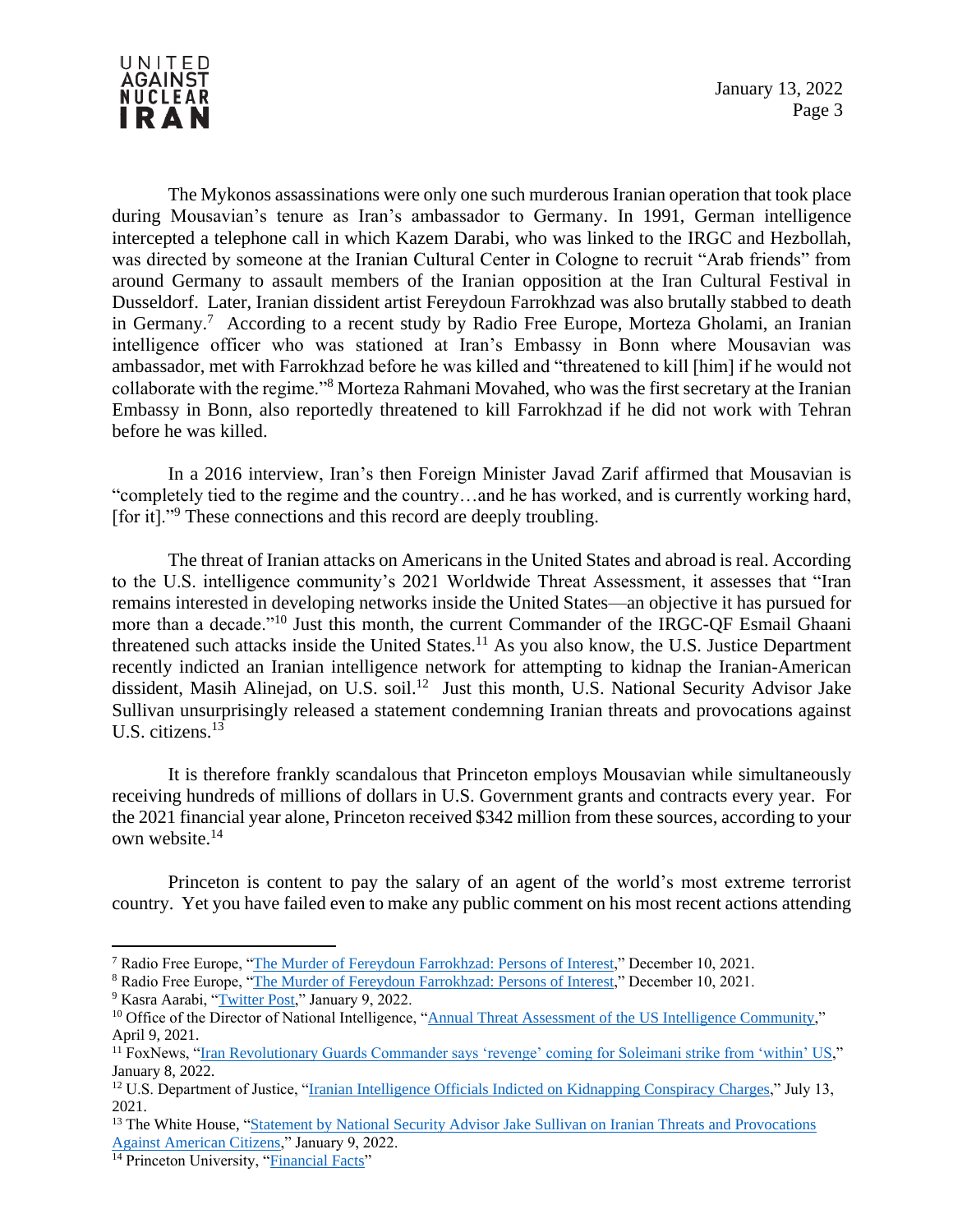

Soleimani's funeral and participating in Iranian propaganda lionizing one of the most murderous figures of the past forty years. While it is beyond our scope to take sides in the current heated debates taking place on campuses throughout the United States including Princeton, we nonetheless note Princeton's alacrity in censuring, suspending or otherwise punishing other members of its academic staff for supposed moral transgressions of speech.

On July 26, 2020, Princeton classics scholar Professor Joshua T. Katz described his recent 'bruising' experience at Princeton in a Wall Street Journal op-ed.<sup>15</sup> According to Professor Katz, following an article in which he described a defunct Princeton student group as a 'local terrorist organization,'<sup>16</sup> he "was immediately denounced on social media and condemned publicly by my department and the university president." Professor Katz noted, "The president of Princeton, Christopher Eisgruber, told a student newspaper that I had violated my obligation to exercise free speech "responsibly," stating that he "personally and strongly" objected to my false description" of the defunct student group."<sup>17</sup> As you know, the Wall Street Journal editorial board opined that the incident demonstrated a "lack of leadership"<sup>18</sup> on your part, and further noted how, following student demands to purge former President Woodrow Wilson's name from Princeton buildings, "the board decided—on Mr. Eisgruber's recommendation—to excise the former U.S. President."<sup>19</sup>

Please explain how it is even conceivable that Princeton purged President Woodrow Wilson but continues to employ Mousavian.

However one wishes to characterize the actions of figures from Princeton's past and present, it is absolutely clear that they have never risen to the murderous behavior of Iran's terrorist regime and its agent Mousavian. Evidently, you are quite comfortable in rapidly denouncing and taking action against your other colleagues who may have 'transgressed' some particular campus orthodoxy – especially if you suspect you have the backing of the student body. Your silence and absence of leadership is disgraceful on Mousavian's scandalous behavior. He should not even be working in the United States – let alone at one of our flagship universities.

Finally, we note that Princeton is the current subject of a lawsuit filed by former student Xiyue Wang, who was arrested on sham charges and imprisoned in Iran from 2016-2019 while a doctoral candidate at Princeton. In the suit, Mr. Wang alleges, "Everything Princeton did and

<sup>17</sup> "While free speech permits students and faculty to make arguments that are bold, provocative, or even offensive, we all have an obligation to exercise that right responsibly, Joshua Katz has failed to do so, and I object personally and strongly to his false description of a Princeton student group as a 'local terrorist organization.'" The Daily Princetonian, ["Eisgruber condemns professor's op-ed that called Black Justice League a 'terrorist organization',](https://www.dailyprincetonian.com/article/2020/07/joshua-katz-black-justice-league-terrorist-organization-quillette-letter-princeton)" July 12, 2020.

<sup>&</sup>lt;sup>15</sup> Wall Street Journal, ["I Survived Cancellation at Princeton,](https://www.wsj.com/articles/i-survived-cancellation-at-princeton-11595787211)" July 26, 2020.

<sup>&</sup>lt;sup>16</sup> "The Black Justice League, which was active on campus from 2014 until 2016, was a small local terrorist organization that made life miserable for the many (including the many black students) who did not agree with its members' demands." Joshua T. Katz, Quillette, ["A Declaration of Independence by a Princeton Professor,](https://quillette.com/2020/07/08/a-declaration-of-independence-by-a-princeton-professor/)" July 8 ,2020.

<sup>&</sup>lt;sup>18</sup> Wall Street Journal, ["The Speech Police at Princeton,](https://www.wsj.com/articles/the-speech-police-at-princeton-11594769170?mod=article_inline)" July 14, 2020.

<sup>&</sup>lt;sup>19</sup> Wall Street Journal, ["The Speech Police at Princeton,](https://www.wsj.com/articles/the-speech-police-at-princeton-11594769170?mod=article_inline)" July 14, 2020.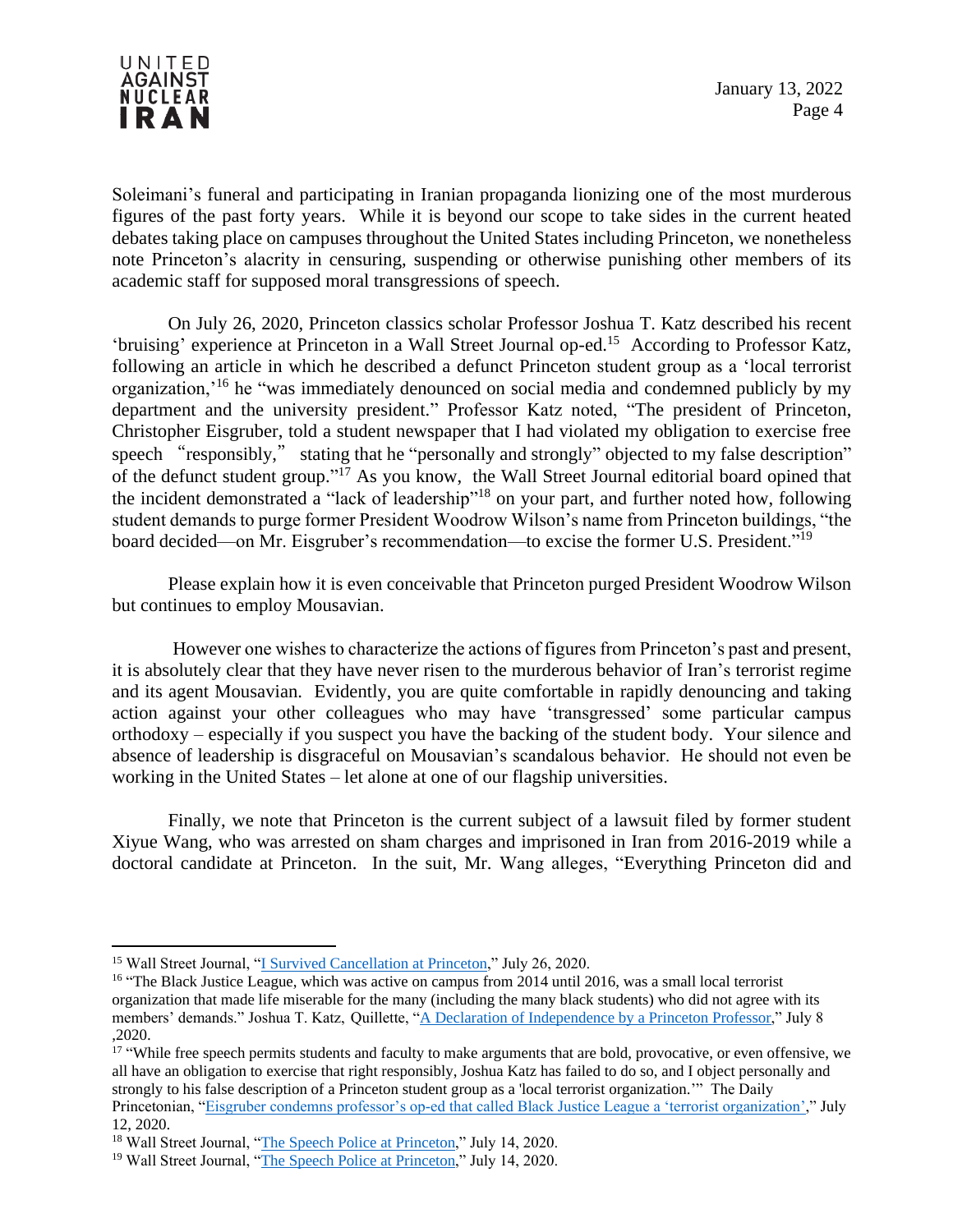

abstained from doing was centered around absolving its institutional responsibility, protecting its institutional reputation, and maintaining its political relations with Iran." As reported at the time:<sup>20</sup>

Wang's lawsuit threatens to reveal Princeton's efforts to forge ties with Iran and the school's internal deliberations after his arrest. The historian identifies researchers and scholars at Princeton he says are sympathetic to the Iranian regime who he claims stymied efforts to free him from prison. Wang notes that Seyed Hossein Mousavian, a former Iranian diplomat, serves as a scholar at Princeton.

In view of Mousavian's employment at Princeton and your manifest reticence to terminate him, Mr. Wang's contentions are not in the least surprising.

UANI is not in the business of threatening the boycott of great American seats of learning. Yet Mousavian is an extreme outlier as a mouthpiece, actor and agent for a terrorist state – indeed the world's leading state sponsor of terrorism. Ultimately, "Ambassador Mousavian's affiliation with Princeton is a stain on the university's reputation and credibility," as I recently noted.<sup>21</sup> It is impossible for Princeton to be a safe, welcoming and credible place of learning for its other employees and its students so long as Mousavian remains employed at Princeton.

No responsible person should support or fund Princeton while Mousavian continues to be in its employ.

**Therefore, we call on all responsible parties to suspend and/or terminate their financial support for Princeton while Mousavian remains at Princeton. We call for the immediate suspension/termination of U.S. Government grants and contracts to Princeton while Mousavian remains at Princeton.** 

We urge you to terminate Mousavian's employment with Princeton immediately and we look forward to hearing from you to discuss this matter. Please let us hear from you at your earliest convenience and no later than January 17, 2022.

Thank you for your immediate attention to this matter.

Very truly yours,

Ambassador Mark D. Wallace

UANI is a not-for-profit, bi-partisan, advocacy group that seeks to prevent Iran from fulfilling its ambition to obtain nuclear weapons. UANI was founded in 2008 by Ambassador Mark D. Wallace,<br>etconomic and financial suppo [www.unitedagainstnucleariran.com/about/leadership.](http://www.unitedagainstnucleariran.com/about/leadership)

<sup>&</sup>lt;sup>20</sup> Washington Free Beacon, ["Historian Says Princeton Left Him To 'Rot' in Iranian Prison,](https://freebeacon.com/campus/historian-says-princeton-left-him-to-rot-in-iranian-prison/)" December 23, 2020. <sup>21</sup> Al-Arabiya, ["Princeton scholar under fire for boasting about Iran threat against US over Soleimani,](https://english.alarabiya.net/News/middle-east/2022/01/08/Princeton-scholar-under-fire-for-boasting-about-Iran-threat-against-US-over-Soleimani)" January 8, 2022.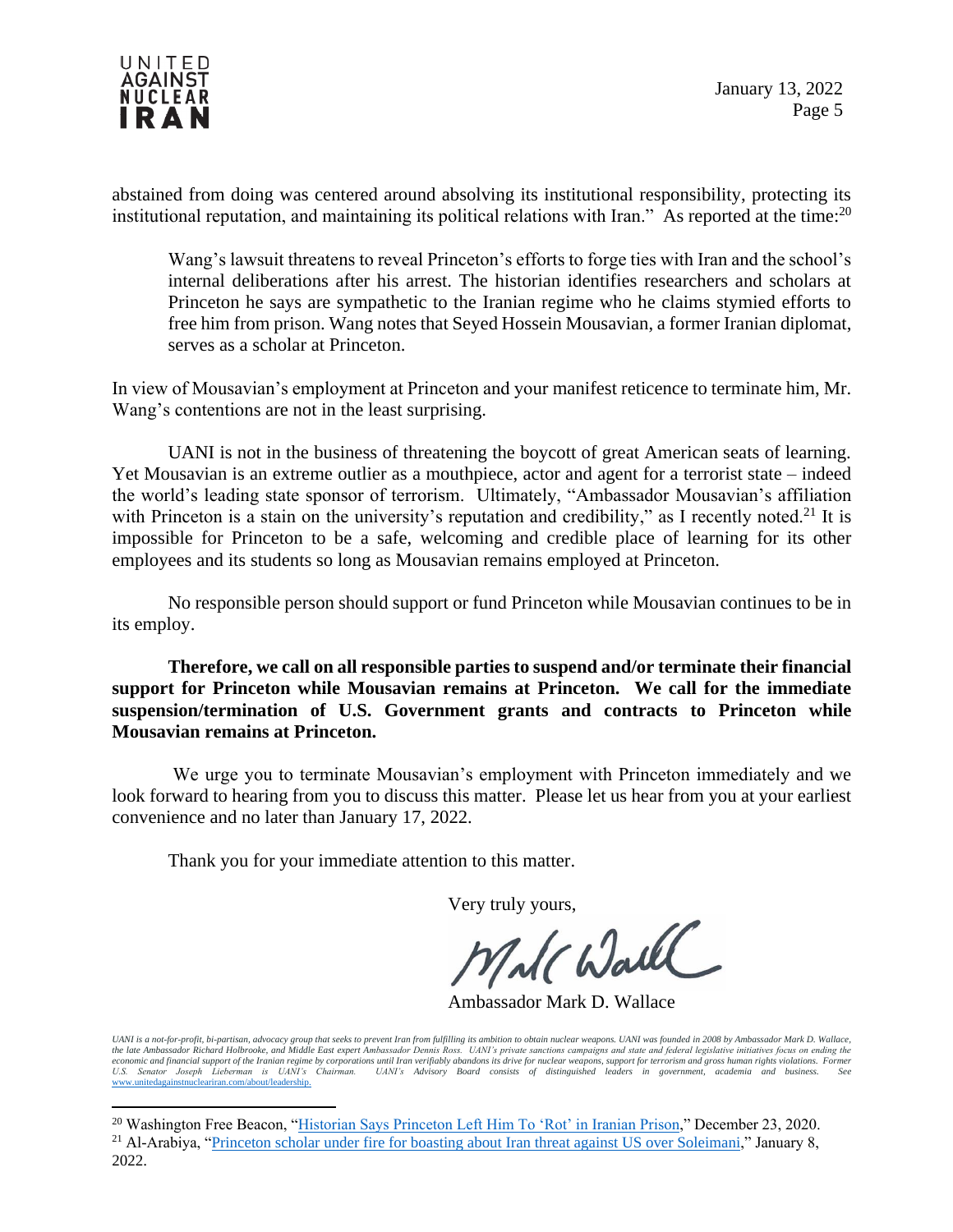## UNITED<br>AGAINST<br>NUCLEAR<br>**I R A N**

## Cc:

| Elizabeth Alexander<br>President, The Andrew W. Mellon Foundation          |
|----------------------------------------------------------------------------|
| Mark Suzman<br>CEO, Bill & Melinda Gates Foundation                        |
| Jacob Pruitt<br>President, Fidelity Charitable                             |
| Harvey V. Fineberg<br>President, Gordon and Betty Moore Foundation         |
| Rafic A. Bizri<br>CEO, The Hariri Family Foundation Inc.                   |
| Robert J. Hugin<br>Hugin Family Foundation Inc.                            |
| John Palfrey<br>President, John D. and Catherine T. MacArthur Foundation   |
| C. James Yeh<br>President, JJY Family Foundation                           |
| Eileen R. Heisman<br>President and CEO, National Philanthropic Trust       |
| Sethuraman "Panch" Panchanathan<br>Director, National Science Foundation   |
| Peter L. Briger, Jr.<br>CEO, The Peter and Devon Briger Foundation II      |
| <b>Rich Besser</b><br>President, The Robert Wood Johnson Foundation        |
| <b>Beth Shaw</b><br>President and Director, The Shaw Family Endowment Fund |
| Kim Laughton<br>President, Schwab Charitable                               |
| David Siegel<br>Chairman, Siegel Family Endowment, Inc.                    |
| Nicole Taylor<br>President and CEO, Silicon Valley Community Foundation    |
| Sanjay Swani<br>Trustee, The Swani Family Foundation                       |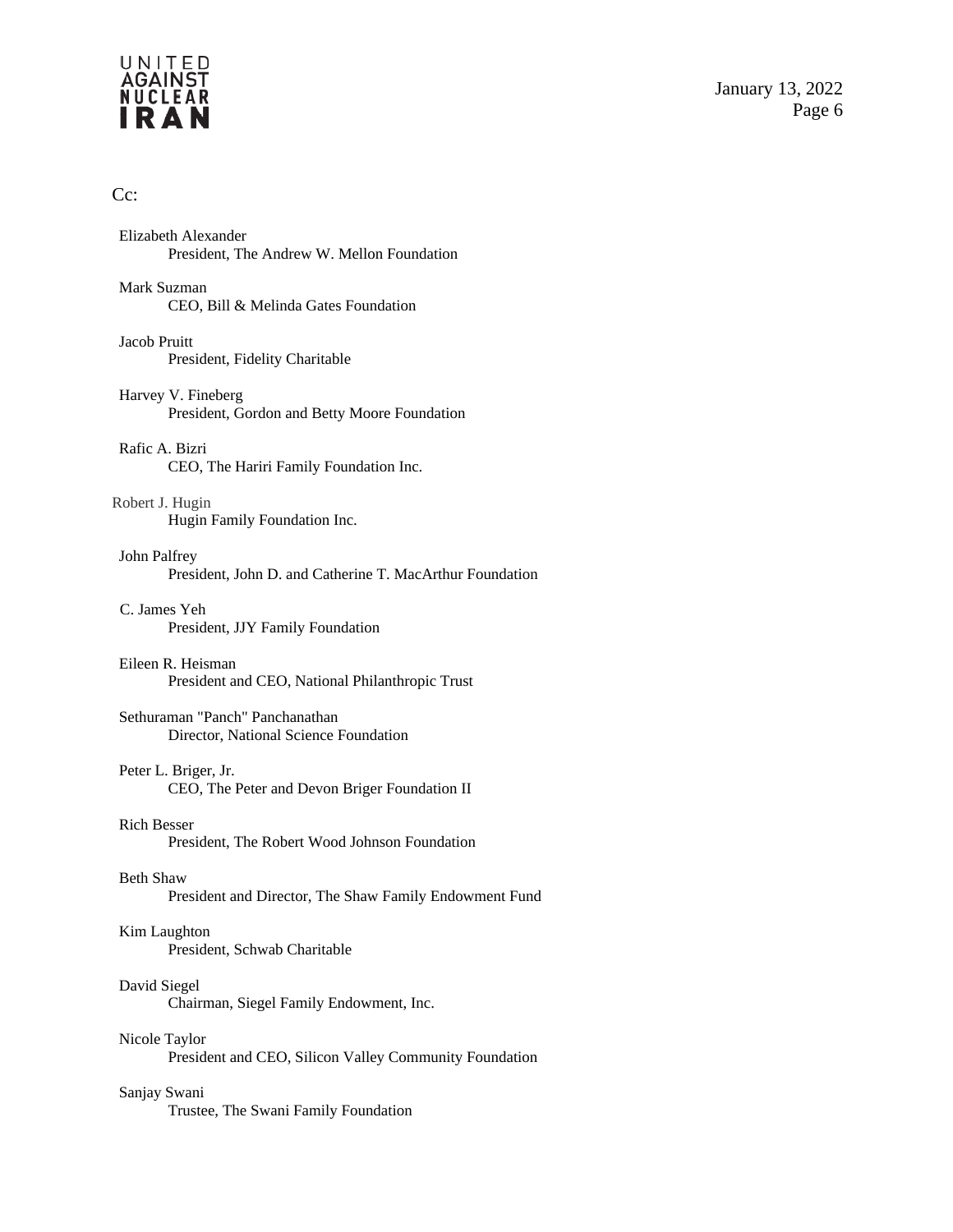

| Alan S. Waldenberg<br>Director, The Tracking Foundation                                                                                                                           |                                                                                                            |  |
|-----------------------------------------------------------------------------------------------------------------------------------------------------------------------------------|------------------------------------------------------------------------------------------------------------|--|
| Robert A. Day<br>Chair and CEO, W. M. Keck Foundation                                                                                                                             |                                                                                                            |  |
| Wynne W. Coggins<br>Acting Chief Financial Officer and Assistant Secretary for Administration, U.S. Department of Commerce                                                        |                                                                                                            |  |
| J. Stephen Binkley<br>Office of the Director, U.S. Department of Energy                                                                                                           |                                                                                                            |  |
| James M. Anderson<br>Health                                                                                                                                                       | Deputy Director for Program Coordination, Planning, and Strategic Initiatives, U.S. National Institutes of |  |
| Marvin Figueroa<br>Director, Intergovernmental and External Affairs, U.S. Department of Health and Human Services                                                                 |                                                                                                            |  |
| The Board of Trustees at Princeton University:                                                                                                                                    |                                                                                                            |  |
| Amy Alving<br>Engineer                                                                                                                                                            | Kimberly H. Johnson<br>Executive Vice President and Chief Operating Officer,<br>Fannie Mae                 |  |
| Jackson A. Artis<br>Systems Engineer, Analytical Graphics, Inc.;<br>Graduate Student, Johns Hopkins                                                                               | Kathy F. Kiely<br>Lee HIlls Chair in Free Press Studies, Missouri School<br>of Journalism                  |  |
| Kirsten Bibbins-Domingo<br>Professor & Chair, Dept. of Epidemiology &<br>Biostatistics; Professor of Medicine; Vice Dean of<br>Population Health and Health Equity, University of | Timothy M. Kingston<br>Chairman, Goldman Sachs, Chile                                                      |  |
| California, San Francisco                                                                                                                                                         | Anthony H.P. Lee<br>Director, Aberon Pty Ltd.                                                              |  |
| Joshua B. Bolten<br>President and CEO, Business Roundtable                                                                                                                        | Paul A. Maeder<br>Chairman and Founder, Highland Capital Partners                                          |  |
| Pete Briger<br>Co-Chief Executive Officer, Fortress Investment<br>Group                                                                                                           | Elizabeth Prus Myers<br>Global Chairman, Investment Banking, J.P. Morgan                                   |  |
| Sumir Chadha<br>Managing Director, WestBridge Capital                                                                                                                             | <b>Bob Peck</b><br>Managing Director, FPR Partners                                                         |  |
| Marisa J. Demeo<br>Associate Judge, Superior Court of the District of<br>Columbia                                                                                                 | Craig M. Robinson<br>Executive Director of the National Association of<br><b>Basketball Coaches</b>        |  |
| Janeria A. Easley<br>Assistant Professor, Emory University                                                                                                                        | Kathryn Roth-Douquet<br>CEO, Blue Star Families                                                            |  |
| Blair W. Effron                                                                                                                                                                   | Louise S. Sams                                                                                             |  |

Retired Executive VP & General Counsel, Turner

Broadcasting System, Inc.

Blair W. Effron Co-Founder and Partner, Centerview Partners, Investment Banking